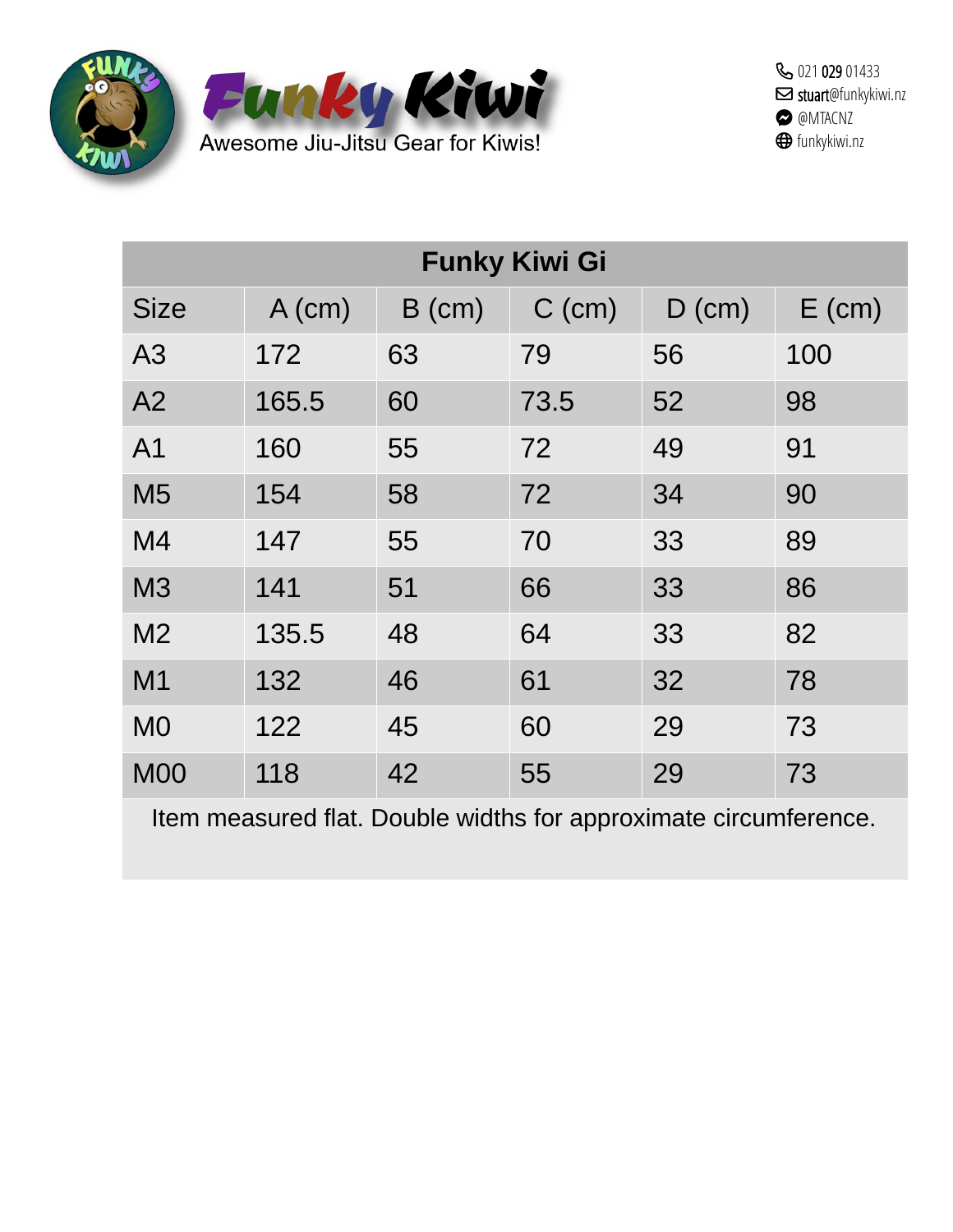



| <b>Funky Kiwi Rashie</b> |          |          |  |  |
|--------------------------|----------|----------|--|--|
| <b>Size</b>              | $A$ (cm) | $B$ (cm) |  |  |
| 2XL                      | 81       | 46       |  |  |
| <b>XL</b>                | 76       | 43       |  |  |
| $\mathsf{L}$             | 71       | 42       |  |  |
| M                        | 69       | 40       |  |  |
| S                        | 68       | 37       |  |  |
| Y2XL                     | 62       | 37       |  |  |
| <b>YXL</b>               | 62       | 36       |  |  |
| <b>YL</b>                | 58       | 34       |  |  |
| <b>YM</b>                | 55       | 32       |  |  |
| <b>YS</b>                | 53       | 32       |  |  |

| <b>Funky Kiwi Spats</b> |          |          |  |  |
|-------------------------|----------|----------|--|--|
| <b>Size</b>             | $A$ (cm) | $B$ (cm) |  |  |
| <b>YXL</b>              | 29       | 75       |  |  |
| <b>YL</b>               | 28       | 72       |  |  |
| <b>YM</b>               | 26       | 68       |  |  |
| <b>YS</b>               | 24       | 64       |  |  |

Item measured flat. Double widths for approximate circumference.